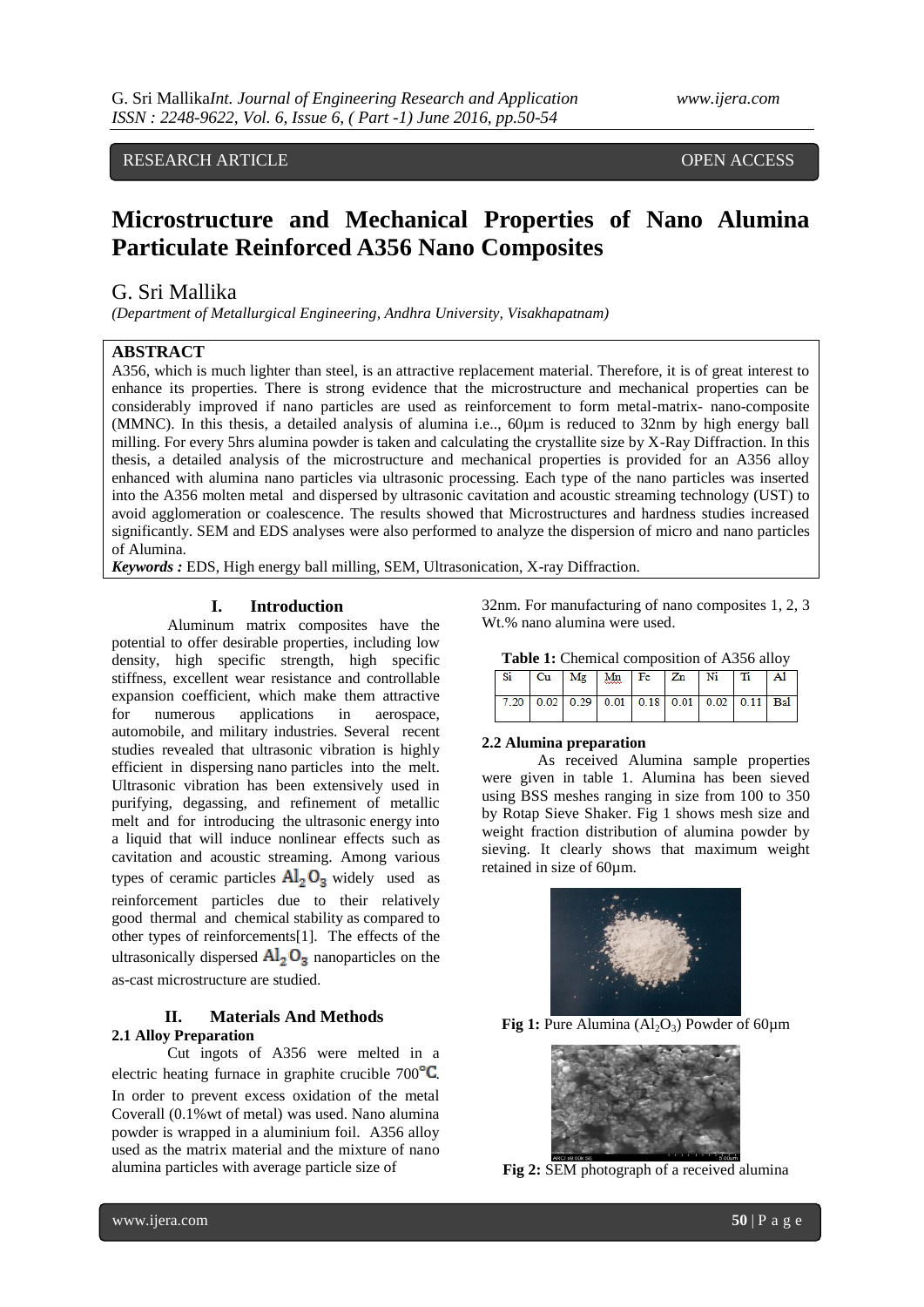### **2.3 High energy ball mill**

The reduction on particle size of alumina from micron level to the nano level was carried out using a high-energy planetary ball mill as shown in fig 3. Milling chamber and balls were made of tungsten carbide and the balls were of 10mm diameter. The total duration selected for milling was 30hours. The rotation speed of the planet carrier was 300 rev/min. The ball mill was loaded with BPR (Ball to powder weight ratio) of 10:1 toluene was used as the medium with an anionic surface active agent to avoid agglomeration. The sample was taken out after every 5 hours of milling, dried by using drier and used for characterizing by using X-Ray Diffractometer.



**Fig 3:** High energy planetary ball mill



**Fig 4:** Alumina Powder after Ball milling of 30hrs



**Fig 5:** SEM photograph for ball milled alumina of 30hrs

### **2.4 Synthesis of A356- Alumina Nano composites: 2.4.1 Nano structured Alumina powder addition by Vortex method:**

The ingots of A356 alloy were taken in a graphite crucible and melted in an induction furnace.The temperature was slowly raised to 750 $\textdegree$ C. After attaining the require temperature the molten metal was stirred to create a vortex and the molten metal is stirred at approximately 750 rpm during stirring the preheated aluminum foil containing nano alumina were slowly added into the melt. Aluminum and its alloys are highly prone to hydrogen pickup during the casting process[5]. Hence a layer of Argon gas has been maintained on the bath surface to prevent this. The percentage of nano alumina added by weight Percentage



**6(a)**



**Fig 6(a):** Mechanical stirrer used for vortex formation in the A356 alloy; **Fig 6(b):** Closer view of stirring

## **2.4.2 Ultrasonication of the bath of A356 alloy-Nano Structured Alumina powder:**

Ultrasonic probe is preheated 20 minutes to reach the temperature in above 500 and below  $750^{\circ}$ C. After manually stirred melt then the ultrasonic probe is inserted, ultrasonic probe is of 31mm in diameter and 102mm in length specially made for aluminum melt which can withstand high processing temperature with minimum ultrasonic cavitation induced erosion was dipped into the melt and the melt was processed ultrasonically at processing frequency was 20.50 KHz as shown in fig 7. After the nano alumina were fed into the A356 alloy melt, the ultrasonic processing the melt continued for about 15 min before the ultrasonic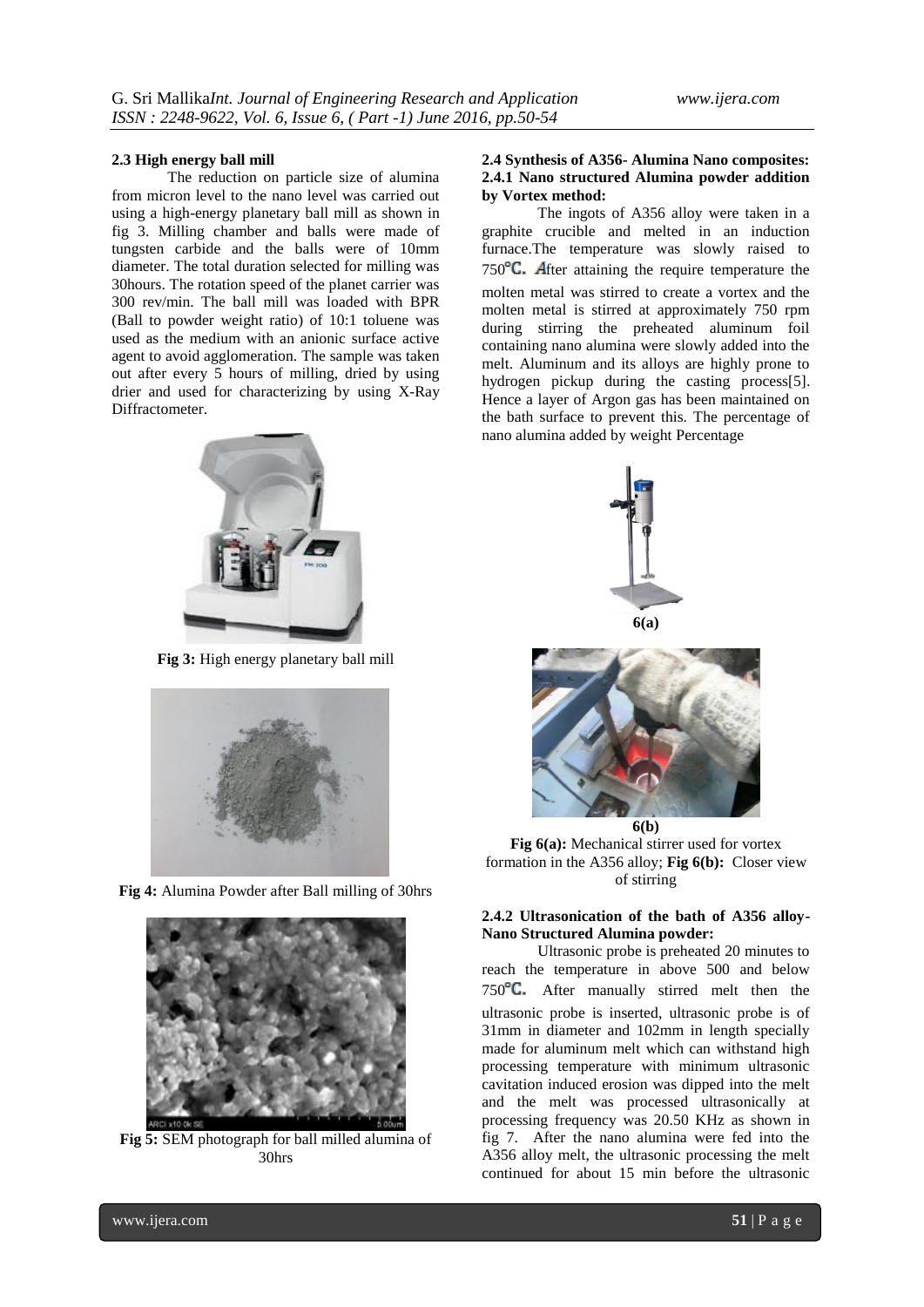probe is removed from the melt. Sonication time is limited by trial and error method by looking at good dispersion of reinforcements in the matrix.



**Fig 7:** Experimental set up with Electrical Furnace, ultrasonic probe & Transducer



**Fig 8:** Metallic dies of Cylindrical finger casting



**Fig 9:** As cast cylindrical fingers of the A356- 0%, 1%, 2%, 3% nano alumina composite

# **III. Characterization Of Ball Milled Nano Structured Alumina Powder:**

# **3.1 Crystallite Size Calculation:**

The average crystallite size was determined from the full width at half maximum (FWHM) of the X-ray diffraction peak using Williamson- Hall equation. The crystallite size is easily calculated as a function peak width (specified as the full width at half maximum peak intensity (FWHM)), peak position and wavelength.

$$
\beta_{hkl}\cos\theta = \frac{K*\lambda}{t} + 4\varepsilon\sin\theta
$$

- $\lambda = X$ -Ray wavelength =1.5406
- K= Shape factor= 0.9
- $\theta$  = Bragg angle
- t= Effective crystal size

### **3.2 XRD Studies:**



**Fig 10:** XRD pattern of 0hr ball milled  $\text{Al}_2\text{O}_3$ 



**Fig 11:** XRD pattern of 30hr ball milled Alumina

### **IV. Characterization Of A356- Nano Alumina Composites 4.1 Metallographic studies**

Specimens for metallographic observations were prepared by standard polishing techniques. The microstructures of the specimen were investigated by means of optical microscopy shown in fig12 (Model: Olympus, C-5060-G x 4- Japan). Keller's reagent with composition of HF=1.0cc, HCl= 1.5cc,  $H N O_3 = 2.5c$  and  $H_2 O = 95c$  was used as etching reagent.



**Fig 12:** Optical Microscopy (Model: Olympus, C-5060-G x 4- Japan)

www.ijera.com **52** | P a g e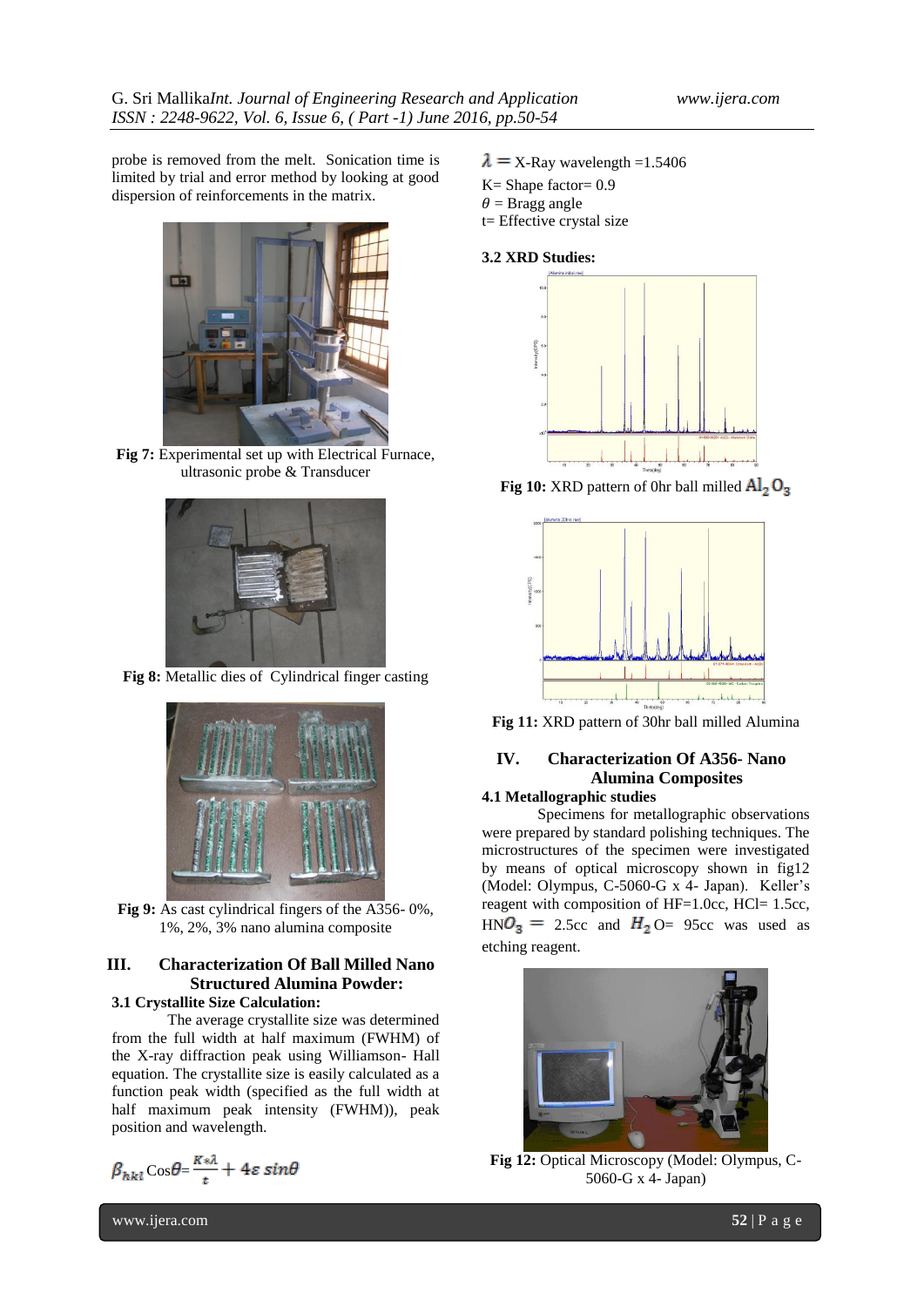G. Sri Mallika*Int. Journal of Engineering Research and Application www.ijera.com ISSN : 2248-9622, Vol. 6, Issue 6, ( Part -1) June 2016, pp.50-54*





#### **4.2 Hardness Studies:**

The hardness of the alloy and composites was evaluated using Leco Vickers hardness tester fig 14 (Model: LV 700- USA) with a load of 1kg, 15 sec dwell time. An average to ten readings was taken for each hardness value.



**Fig 14:** Vickers Hardness testing Machine (Model: LV 700- USA)

Figure shows the hardness values of the A356 –nano alumina composites. As the amount of nano alumina is increasing the hardness value of the composite is increasing. This increase was observed from 56VHN for A356 alloy to 65VHN for A356- 3% nano alumina composite.



**Fig 15:** Bar graph for A356-%Nano alumina and Vickers Hardness Number

## **V. Conclusion**

There was a uniform distribution of nano alumina particles in the matrix phase and also existing a good bonding phase between matrix and reinforcement phases.The hardness of the composites is increased with increasing by amount of nano alumina than the base alloy. Enhanced mechanical properties were increasing amount of Nano alumina under compression.

### **Scope for Further Work:**

Further heat treatment studies are to be done to assess the behavior of nano alumina in the fabricated nano composite. Further characterization need to be done by using SEM, TEM etc for well establishing the role of nano alumina in the given matrix. Further characterization like wear and workability studies is to be carried out.

#### **References**

- [1]. J. Babu Rao, D. Venkata Rao and N.R.M.R. Bhargava, Development of light weight ALFA composites, International Journal of Engineering, Science and Technology Vol.2, No. 11, 2010
- [2]. A.Mazaherya, H. Abdizadeha, H.R. Development of performance A356/ nano- $\text{Al}_2\text{O}_3$  composites
- [3]. Damera N.R. Ultrasonic Cavitation Assisted Fabrication and Characterization of A356 Metal Matrix Nano composite Reinforced with SiC,  $B_4C$ , CNT's AIJSTPME (2009) 2(2)
- [4]. Hanumath G.S and G.A., 1993 Irons, Particle incorporation by melt stirring for the production of metal-matrix composites, J. Mater. Sci.,28
- [5]. George E. Dieter "Mechanical Metallurgy" 1928 McGraw-Hill, Book Company London.
- [6]. "Fabrication and Mechanical properties of Aluminum Matrix Composite Materials" Y.H. Klm, C.S.Lee and K.S.Han; Journal of Composite Materials 1992, Vol.26
- [7]. J. Babu Rao, G. J. Catherin, I. Narasimha Murthy, D.Venkat a Rao and B. Nooka